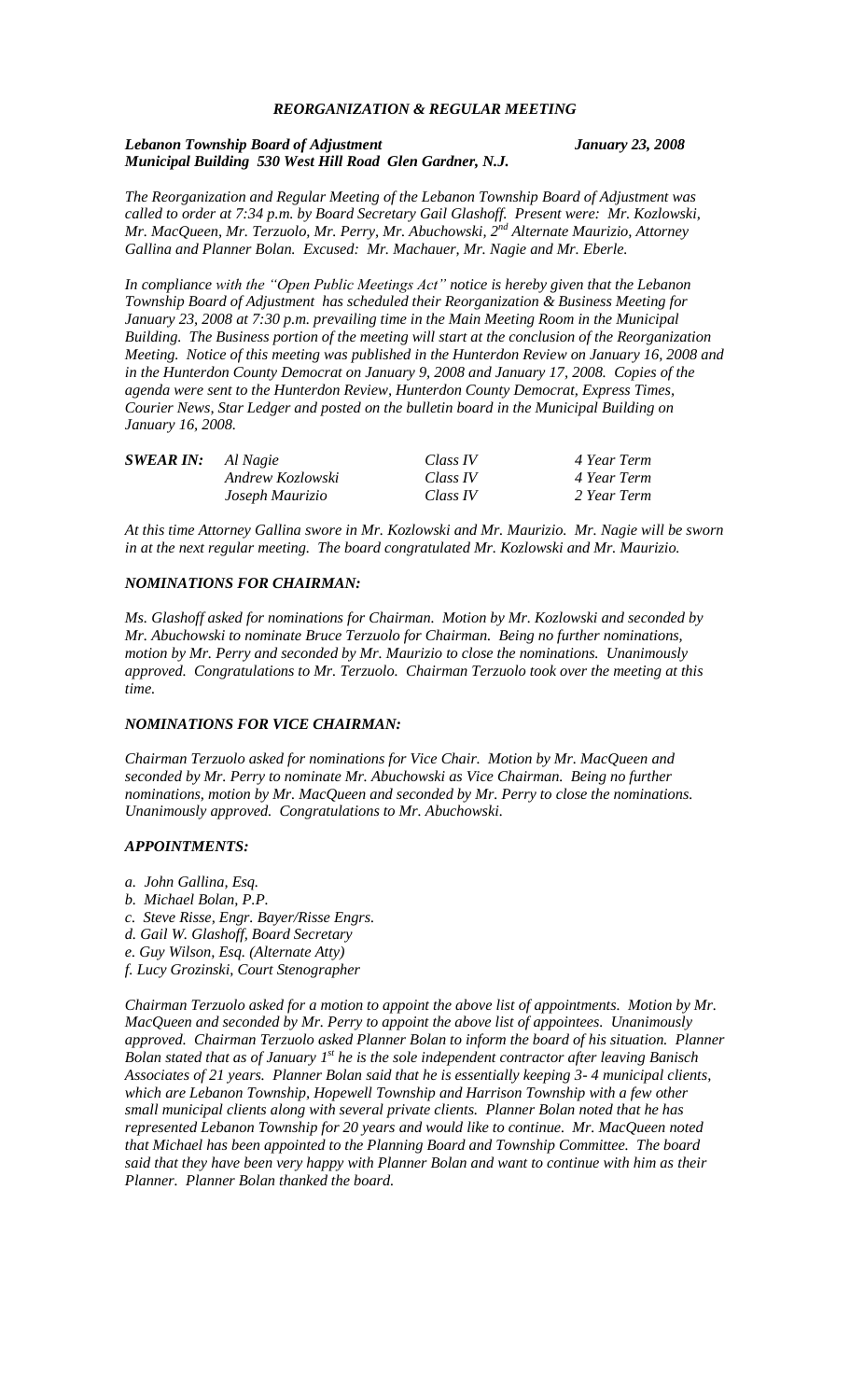*Lebanon Township Board of Adjustment Reorganization and Regular Meeting January 23, 2008 Page 2*

#### *ADOPT RESOLUTIONS:*

*a. Annual Notice Schedule b. Authorizing Agreement for Professional Services*

*Ms. Glashoff reviewed for the board the Annual Notice Schedule. Ms. Glashoff noted the meeting for November will be November 12th and in the event the board is in the middle of a public hearing, December 10th would be the date for a continuation, if it occurred. Everything else stays the same. Ms. Glashoff stated that the Authorizing Agreement is the same as last year. Motion by Mr. MacQueen and seconded by Mr. Perry to adopt both resolutions as presented. Unanimously approved.*

## *ADOPT RESOLUTION AUTHORIZING THE AWARD OF NON-FAIR AND OPEN CONTRACT FOR BOARD PROFESSIONALS:*

*Ms. Glashoff informed the board that this resolution covers both boards and briefly went over the resolution. Motion by Mr. MacQueen and seconded by Mr. Perry to adopt the resolution authorizing the award of non-fair and open contract for board professionals. Unanimously approved.*

## *ADOPT PROFESSIONAL CONTRACTS:*

*a. John Gallina, Esq.*

*b. Michael Bolan, P.P.*

*c. Steve Risse, Engr. Bayer/Risse, Engrs.*

*d. Guy Wilson, Esq. (Alternate Atty) Letter of Intent*

*Ms. Glashoff informed the board that Attorney Gallina and Planner Bolan's contracts are the same as 2007. Bayer/Risse's contract went up \$10.00 per hour. The Bayer/Risse contract has not had an increase in a few years. Attorney Wilson's rate is the same as Attorney Gallina. Motion by Mr. Abuchowski and seconded by Mr. Maurizio to adopt all professional contracts as presented. Unanimously approved.*

## *APPOINT APPLICATION REVIEW COMMITTEE:*

*After a brief discussion, motion by Mr. Abuchowski and seconded by Mr. Kozlowski to appoint the following people to the application review committee: Mr. Terzuolo, Mr. Perry and Ms. Glashoff with Mr. Kozlowski as the alternate. Unanimously approved.*

*PRESENTATION OF MINUTES: November 28, 2007 Regular Meeting*

*After a brief discussion, motion by Mr. Kozlowski and seconded by Mr. Abuchowski to approve the minutes as amended. Unanimously approved.*

#### *RESOLUTION:*

*George Vassiliades Block #59 Lot #32 Variance to build on a private Safari Trail R3 road with conditions*

*After a brief discussion, motion by Mr. Kozlowski and seconded by Mr. Abuchowski to approve the resolution for a variance to build on a private road with conditions as corrected.* 

| <b>ROLL CALL</b> Yes: Mr. Kozlowski | <b>Abstain</b> : Mr. Maurizio | <b>Absent:</b> Mr. Machauer |
|-------------------------------------|-------------------------------|-----------------------------|
| Mr. MacQueen                        |                               | Mr. Nagie                   |
| Mr. Terzuolo                        |                               | Mr. Eberle                  |
| Mr. Perry                           |                               |                             |
| Mr. Abuchowski                      |                               |                             |

*Chairman Terzuolo read into the record the letter received from Engineer Risse regarding the inspections of the private road Safari Trail from the application of George Vassiliades that came before the board.*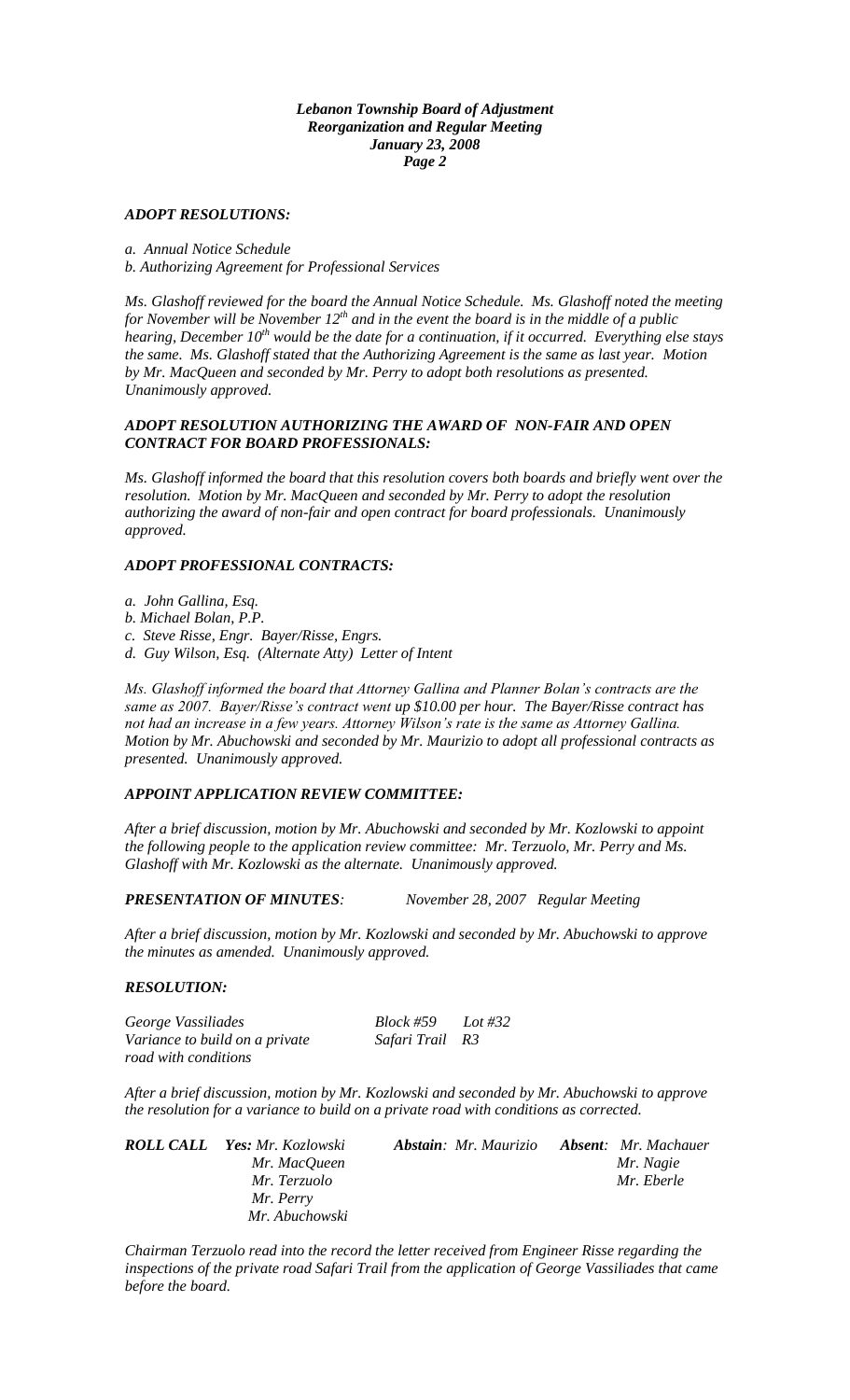#### *Lebanon Township Board of Adjustment Reorganization & Regular Meeting January 23, 2008 Page 3*

## *PRESENTATION OF BILLS:*

| a. John Gallina, Esq. | $$230.00 - Attend Mtg$ 11/28/07                                |
|-----------------------|----------------------------------------------------------------|
|                       | $$201.25 - Escrow for Resolution - G. Vassiliades$             |
|                       | $$287.50 - Escrow, prepare letter for Bd Mtg - M. Sydor$       |
|                       | \$143.75 – Escrow, prepare letter for upcoming Bd Mtg.-Elba    |
| b. Bayer/Risse Engrs. | $$262.50 - Attend Mtg 11/28/07$                                |
|                       | $$262.50 - Escrow-Inspection of private road - G. Vassiliades$ |
| c. Court Stenographer | $$200.00 - Attend Mtg$ 1/23/08                                 |
|                       | Total: \$1,587.50                                              |

*Ms. Glashoff informed the board of two additional bills, one escrow bill of \$350.00 for Engineer Lorentz and one for \$20.00 for yearly dues for Ms. Glashoff of NJAZPA bringing the grand total of bills to \$1,957.50. Motion by Mr. Perry and seconded by Mr. MacQueen to approve the bills as amended. Unanimously approved.*

#### *CORRESPONDENCE:*

*Ms. Glashoff reviewed the correspondence and informed Mr. Maurizio that there are a couple of training classes coming up in March of which he will need to sign up for one of them. Mr. Maurizio signed up for the training class at Merck sponsored by NJPO. Mr. MacQueen asked when the certificates would be forthcoming. Ms. Glashoff will check with NJPO to see when they will be mailed. Ms. Glashoff informed the board that the certificates come from the DCA to NJPO then mailed out to the municipalities.*

#### *NEW BUSINESS:*

| Maria Sydor         | $Block #41$ $Lot #2.05$ |  |
|---------------------|-------------------------|--|
| 361 Vernoy Road     | Vernoy Road 15          |  |
| Califon, N.J. 07830 |                         |  |

#### *APPEAL Section 400-8.b5 (Ltr Attorney Gallina)*

*Maria Sydor was present and represented herself. Attorney Gallina referred to his letter dated January 3, 2008. Attorney Gallina reference Section 400-8B(5) which prohibits more than one principal structure on a lot. The applicant is looking to place a residential trailer on the property while their house is undergoing extension renovations, which will render the house uninhabitable. Under Section 344-5 which states it is unlawful to park, locate or install any trailer within the Township other than a duly licensed trailer coach park. Also, in Section 344-16 it addresses the use of a house trailer on private property which may be allowed for a period of 3 months (90 days) being approved by the Township Committee as long as adequate hardship is shown. Attorney Gallina went on and quoted three other sections of the ordinance: Section 344 subsection B & C, Section 344-16E and Section 400-4..*

*After reviewing his letter for the board and the applicant, Attorney Gallina stated that the Zoning Board does not have jurisdiction in this matter. Chairman Terzuolo informed Ms. Sydor that the Zoning Officer correctly denied the zoning permit but for the wrong reason. Chairman Terzuolo informed Ms. Sydor that she will need to contact the Township Clerk to be placed on the Township Committee's Agenda regarding the trailer. Chairman Terzuolo said that once they are ready to move back into the house, they can get a TCO which will give them the time to remove the trailer. The Construction Official would put a time limit for having the trailer removed before issuing a C.O.*

*During the discussion, Mr. Kozlowski asked if we could do something regarding the application fee Ms. Sydor paid considering she is before the wrong board. At the conclusion of the board's discussion, motion by Mr. MacQueen and seconded by Mr. Perry to refund Ms. Sydor her application fee of \$200.00. Unanimously approved.*

| <b>ROLL CALL Yes: Mr. Kozlowski</b> | Mr. Terzuolo   | <b>Absent:</b> Mr. Machauer |
|-------------------------------------|----------------|-----------------------------|
| Mr. Maurizio                        | Mr. Perry      | Mr. Nagie                   |
| Mr. MacQueen                        | Mr. Abuchowski | Mr. Eberle                  |

*Attorney Gallina will prepare a Resolution for the next board meeting on February 27th .*